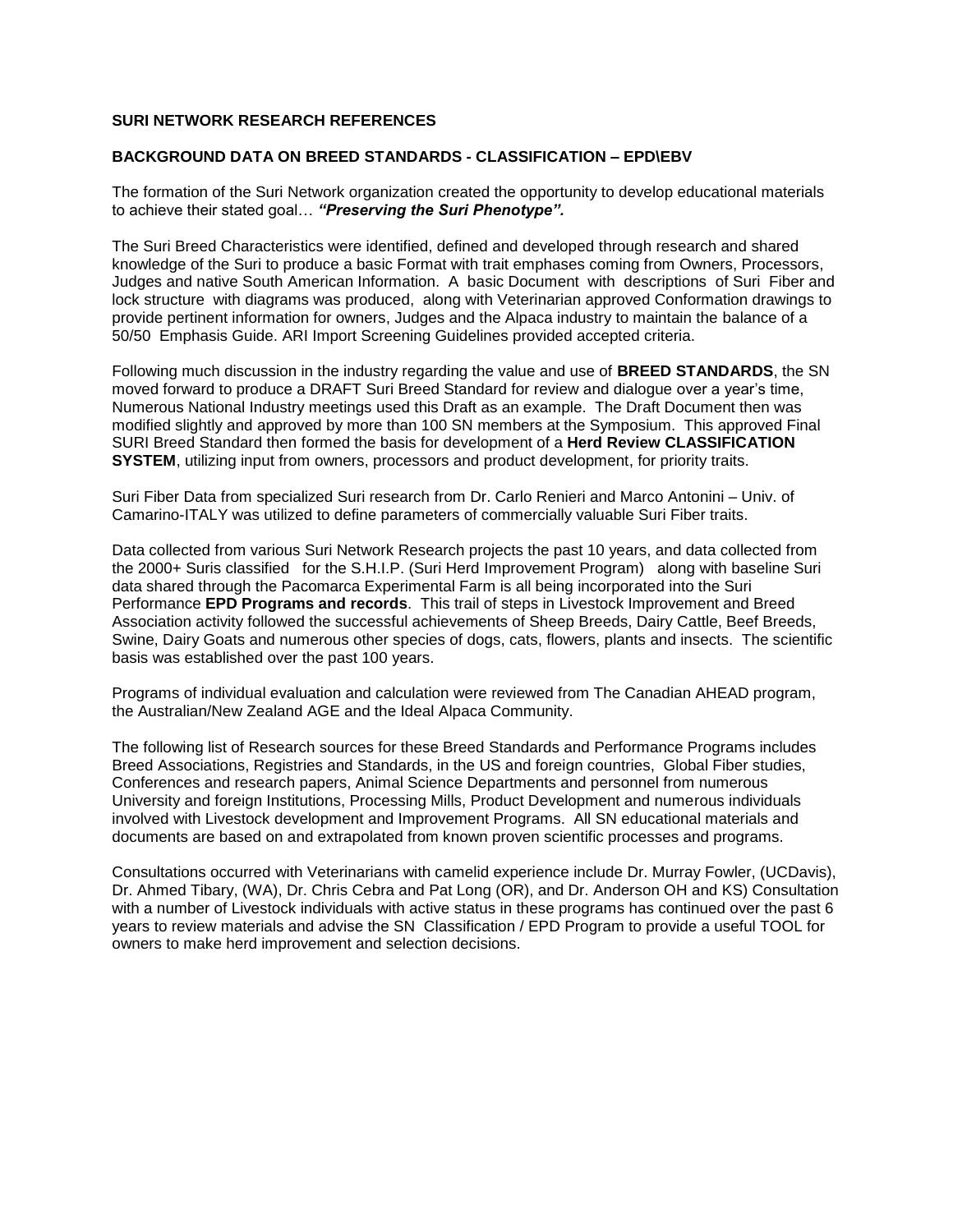### SURI NETWORK LIST of SOURCES for Performance Record Information

- Breed Standards
- Trait Definitions
- Classification & Linear Appraisal
- EPD/EBV

# **AMERICAN DAIRY GOAT ASSOCIATION** [http://www.adga.org/"\\_\\_www.adga.org](http://www.adga.org/%22__www.adga.org) estab. 1904

The ADGA programs and materials have provided a strong basis for the SN procedures and processes. The Breed Standards for 6 types consider Milk production, Phenotype and specific conformation traits. The rigorous extensive Judge and Classifier (Appraiser) training and Certification programs are managed by a 9 breeders who have more than 50 years experience. Their Point System of scoring and the recording of performance data has followed the Holstein Dairy cattle formats (largest livestock database of performance records), with Categories for young animals and those in production. The SN Classification system was modeled on this scientific proven basis, utilizing the owner approved Suri Breed Standard Traits.

## REFERENCE for JUDGES TRAINING Program:

Sheila Nixon and Stephen Considine from California... both in that business for 50+ years, had large Dairys, and basically established most of the programs. Both are still highly involved with Judge Training and Certification.

# **The HOLSTEIN ASSOCIATION USA** [http://www.holstein.org](http://www.holstein.org/) established 1850

As the largest breed organization in the world, the proven processes, procedures and programs are recognized throughout the world, and serve as the basic format for Measuring and recording Individual Performance Data. Specific Breed Standards, detailed Scorecards for Classification and the Type Evaluation, utilized with A.I./E.T. , have provided more milk production and healthier cattle. The Classification for 17 Traits in 5 Categories is scheduled 6-12 months prior to the annual Regional reviews by 17 Certified Professional Dairy Classifiers to ensure consistency and accuracy. Milk records are measured and maintained through DHIR (Dairy Herd Improvement Records) with the USDA AIPL (Animal Improvement Programs Lab) managing the database and EPD programs for predictions.

NOTE: Most Livestock Shows (Beef, Swine, Sheep) are judged by Breed association professionals and most EPD Data is collected by Certified Technicians and equipment.

Related Source groups:

American Dairy Science Association **American Dairy Association** National Pedigree Livestock Council National Industry Animal Agriculture

American Society of Animal Scientists International Wool Testing Org ( IWTO)

**The PACOMARCA Experimental Farm EPD program – Peru- Dr. Renzo Morante and the Animal Science Dept. Complutense Univ. Madrid Spain – Juan Pablo Gutierrez provided valuable consult and reviews of our programs and shared their data on Suri Trait Heritabilities .**

Related Breed Standard Groups:

MOHAIR - Angora Goats - [http://www.mohairusa.org](http://www.mohairusa.org/) Selection Criteria and Fiber Traits most closely approximate the Suri Fiber criteria and this group continues to support dialogue, do fiber research and communication with Suri Network committees.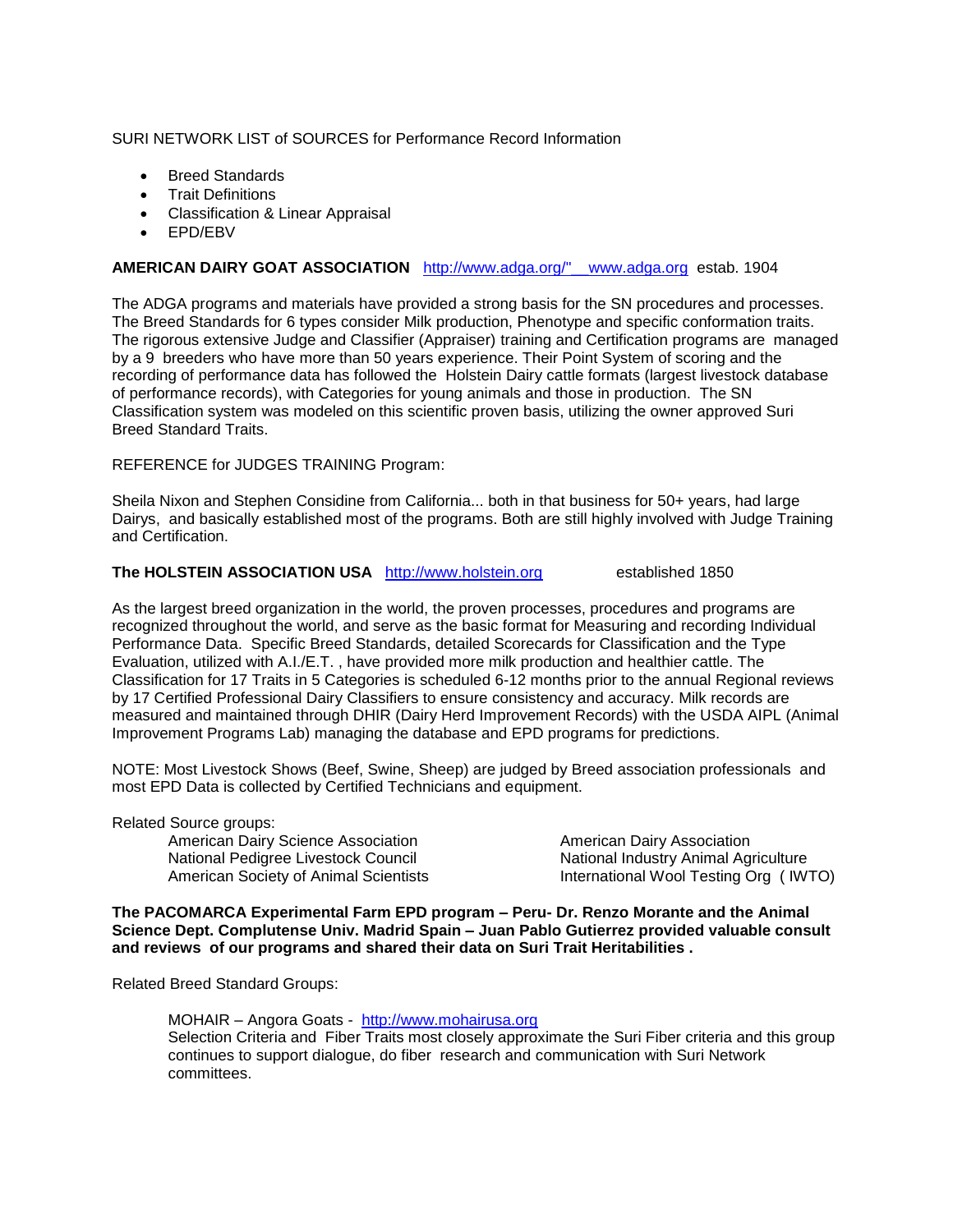#### **AMERICAN SHEEP INDUSTRY ASSOCIATION** [http://www.sheepusa.org](http://www.sheepusa.org/) estab. 1865

Operates in conjunction with the American Wool Council, Texas A & M Extension Research Wool & Mohair Lab for Fiber Testing, Grading and Marketing Breed Standards for the Long Wool Sheep (Wensleydale, Lincoln, Border Leicester, Texel) were studied. The Wensleydale wool (long straight high luster fibers) most closely appears like Suri Fiber, except for a higher micron average, and is considered the most lustrous, curled or purled, free and open ropey staple, most valuable in the world, because the 8-12 inch fiber is also kemp (Guard Hair) free. [http://www.wensleydalesheep.org](http://www.wensleydalesheep.org/) The Wool Council and Foundation, through the National Sheep Industry Improvement Center, provided research value relative to fiber measurements.

#### **CASHMERE GOATS – Cashmere Producers of America** - [http://www.capcas.com](http://www.capcas.com/)

As a competitor for Alpaca fiber, the detailed Cashmere Goat Breed Standard has utilizes a 50/50 Fiber/Conformation evaluation and requires MFD less than 18.5microns, with a C.V. less than 24% and easily differentiated Guard Hairs for the combed down from the Double coat.

#### **PERFORMANCE RECORDS – EPD/EBV CALCULATIONS – BREED STANDARDS**

Data Scores and Measurements are collected by Breed Associations for calculations using the BLUP method (Best Linear Unbiased Prediction) for estimating potential genetic improvement in offspring.

#### **NATIONAL SWINE REGISTRY (NSR) and the NATIONAL SWINE IMPROVEMENT FEDERATION (NSIF)** [www.sspro.com/stages](http://www.sspro.com/stages) [http://www.nsif.com](http://www.nsif.com/) [www.nsif.com/guidelines](http://www.nsif.com/guidelines) with Purdue Univ.

This organizations maintains Registries for the 4 major Swine breeds, monitors the List of 12 Genetic Defects, collects live animal and carcass measurement data on 20+ traits and calculates the EPD and EBV records on over 1 million swine daily. The extensive educational program with explanations for all aspects of the EPD/EBV programs was used as the model for much of the information for the SN S.H.I.P. Valuable consulting advice was available to the SN for setting up the Database, the collection format, and the reporting of results. NSR is running Suri Test Data and 1st run Calculations for the EPDs for Suris.

### **BEEF INDUSTRY - BREED STANDARDS - PERFORMANCE RECORDS - EPD/EBV - HERD SIRE SUMMARIES**

All major Beef Breeds have Breed Standards for Registry and/or a Classification process for some crossbred cattle, and collect Performance Data for EPD/EBV calculations for use by the Ranchers, Owners, Youth, the Meat Industry and the public. All data is measured and/or collected by Certified Technicians trained for specific Trait measurement, much by Ultrasound diagnosis. All Breed Associations provide Online Data searches for the industry and membership to promote their breeds most valuable economic traits.

EPS/EBV Calculations are performed by some individual Associations, but the majority are maintained and new values calculated monthly by Animal Science Departments of major Agricultural Universities: University of Georgia, Virginia Tech Univ., Colorado State University, UC Davis-California, Kansas State Univ., Cornell Univ., Purdue Univ.

Junior Breed Associations train young people who normally follow the programs through college and then become Judges. No specific Training. Selection is Owners and management decision.